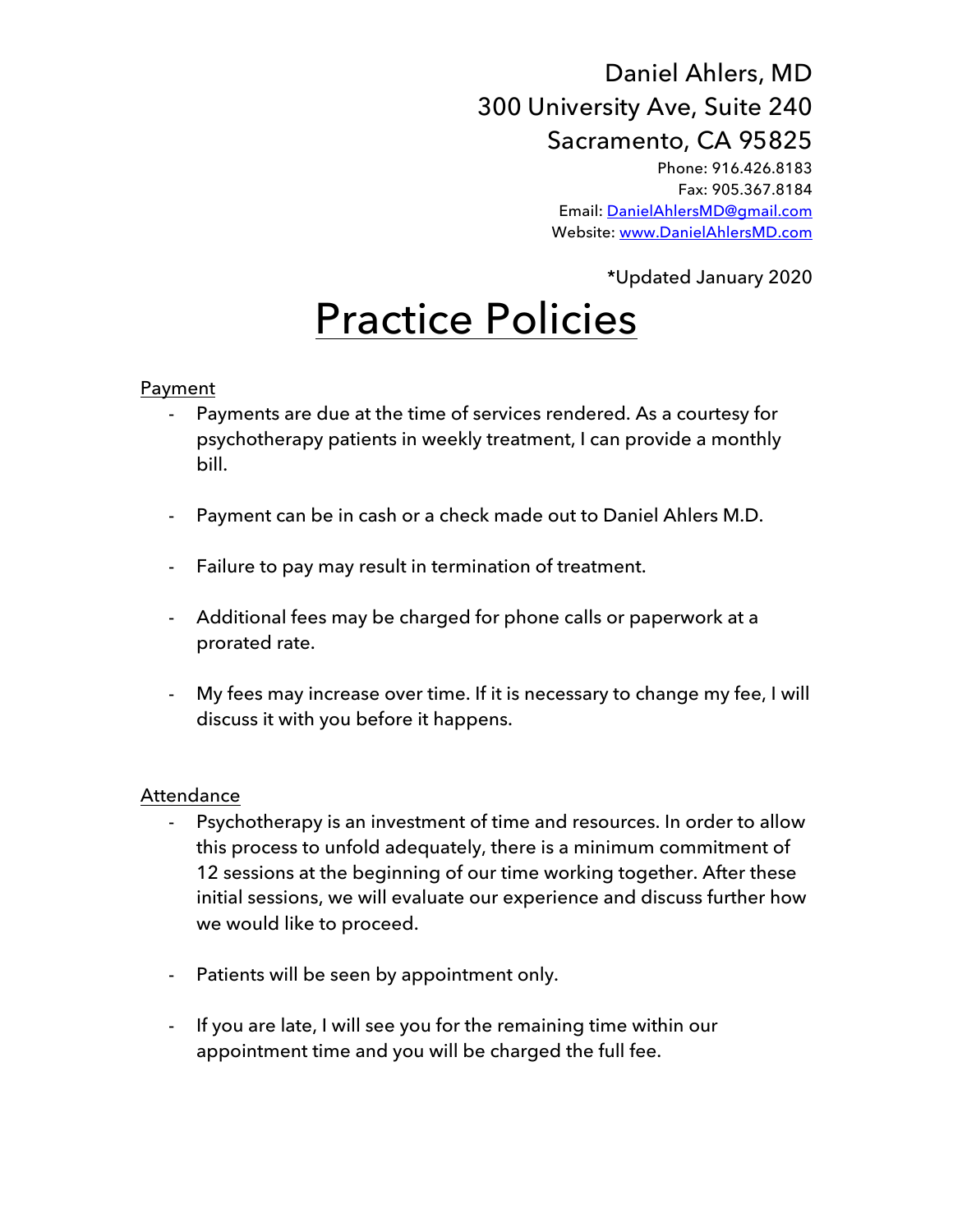- In agreeing to work with me, you are reserving my time on a regular basis. Missed or canceled appointments will be charged the full fee unless you are medically incapacitated (i.e. in the hospital) or a 1-week notice is given. If I am seeing you through your insurance, you will be personally responsible for the full fee that your insurance would have been charged.

#### **Communication**

- I check my voicemail frequently. I generally return all phone calls within 1-2 business days. If you need to speak with me urgently please make that clear in the message.
- If you are having an emergency, please leave me a message and then call 911 or Sutter Center for Psychiatry at 916-386-3000.
- On weekends and when I'm on vacation, you may be directed by my voice message to call a covering physician for urgent issues.
- Please do not communicate urgent issues by text or email.
- Please use text or email for scheduling purposes only (please don't use email or text to convey clinical or other non-scheduling information).
- In order to healthy boundaries in the therapeutic relationship, please do not attempt to connect to me through social media.

#### Paperwork

- While paperwork can be important, I prioritize other aspects of patient care. Please plan ahead and allow up to 3 weeks for paperwork to be filled out. If you feel it needs to be done more quickly, a part of our session can be used for paperwork.
- I do not conduct long-term disability evaluations.

#### Medication Refills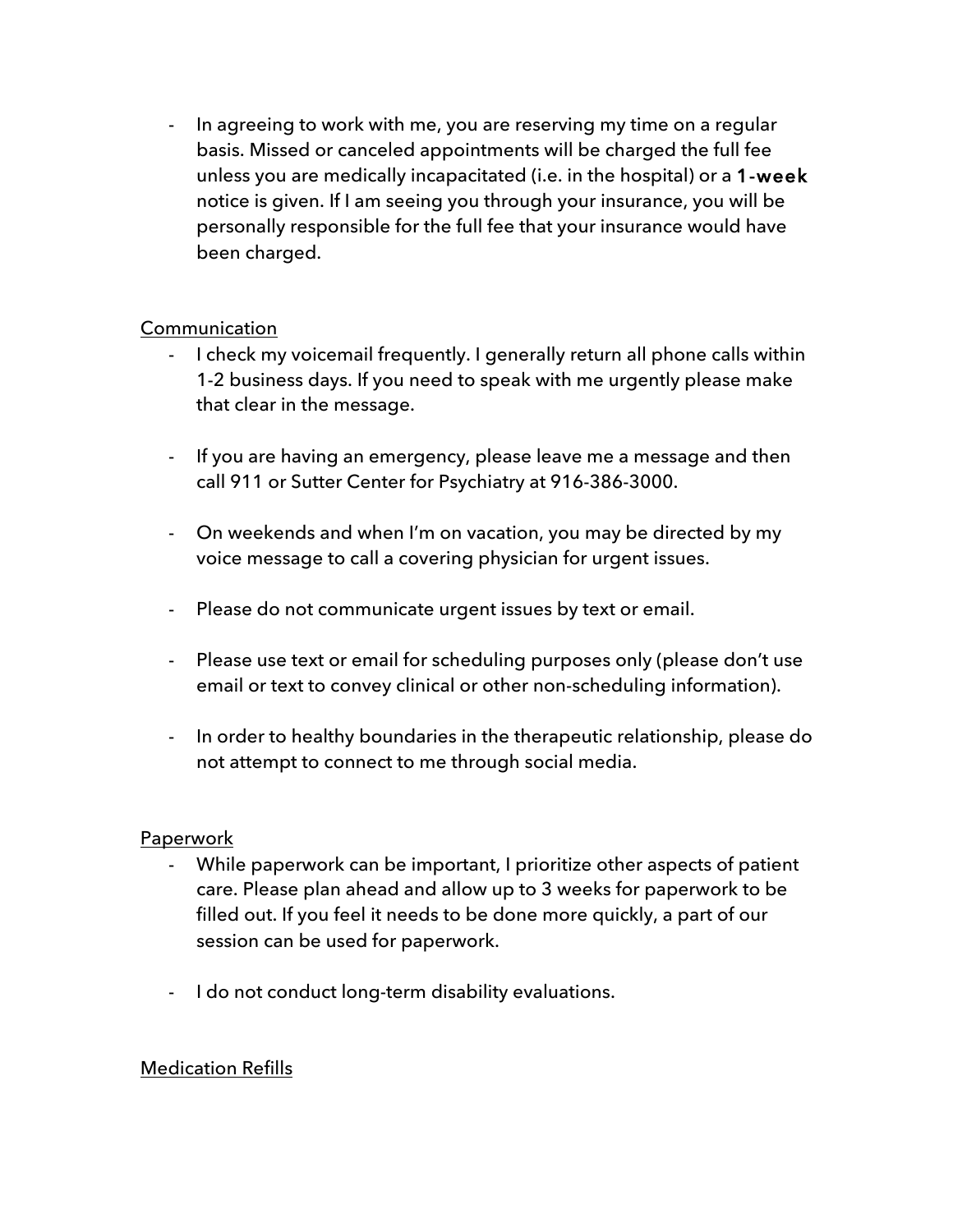- Please keep track of your medications and inform me 7 days in advance in order to ensure there is ample time for you to obtain refills with no lapse in your treatment.

### **Confidentiality**

- Your treatment will include discussing some very private and personal matters. To some extent, my ability to help you will depend on how open you can be about yourself, including your ideas, feelings, and actions. So that you can feel free to talk openly and so that your right to privacy is protected, the law makes it my duty to keep patient information confidential. This means that, generally, I cannot discuss your case with anyone or send out information about you without your permission.
- If you ever want me to share information with someone else (for example, your primary care physician), I ask that you sign a consent form allowing me to exchange information with that person. We will talk about this before you sign the consent.

#### Exceptions to Confidentiality

- There are some exceptions to confidentiality. Please note that most of these situations are rare, but they are important for you to understand.
	- o If you threaten to harm someone else, I am required under the law to take steps to inform the intended victim and appropriate law enforcement agencies.
	- o If you threaten to cause severe harm to yourself, I am permitted to reveal information to others if I believe it is necessary to prevent the threatened harm.
	- o If you reveal or I have reasonable suspicion that any child, elderly person, or incompetent person is being abused or neglected, the law requires that I report this to the appropriate county agency.
	- o If a court of law orders me to release information, I am required to provide that specific information to the court.